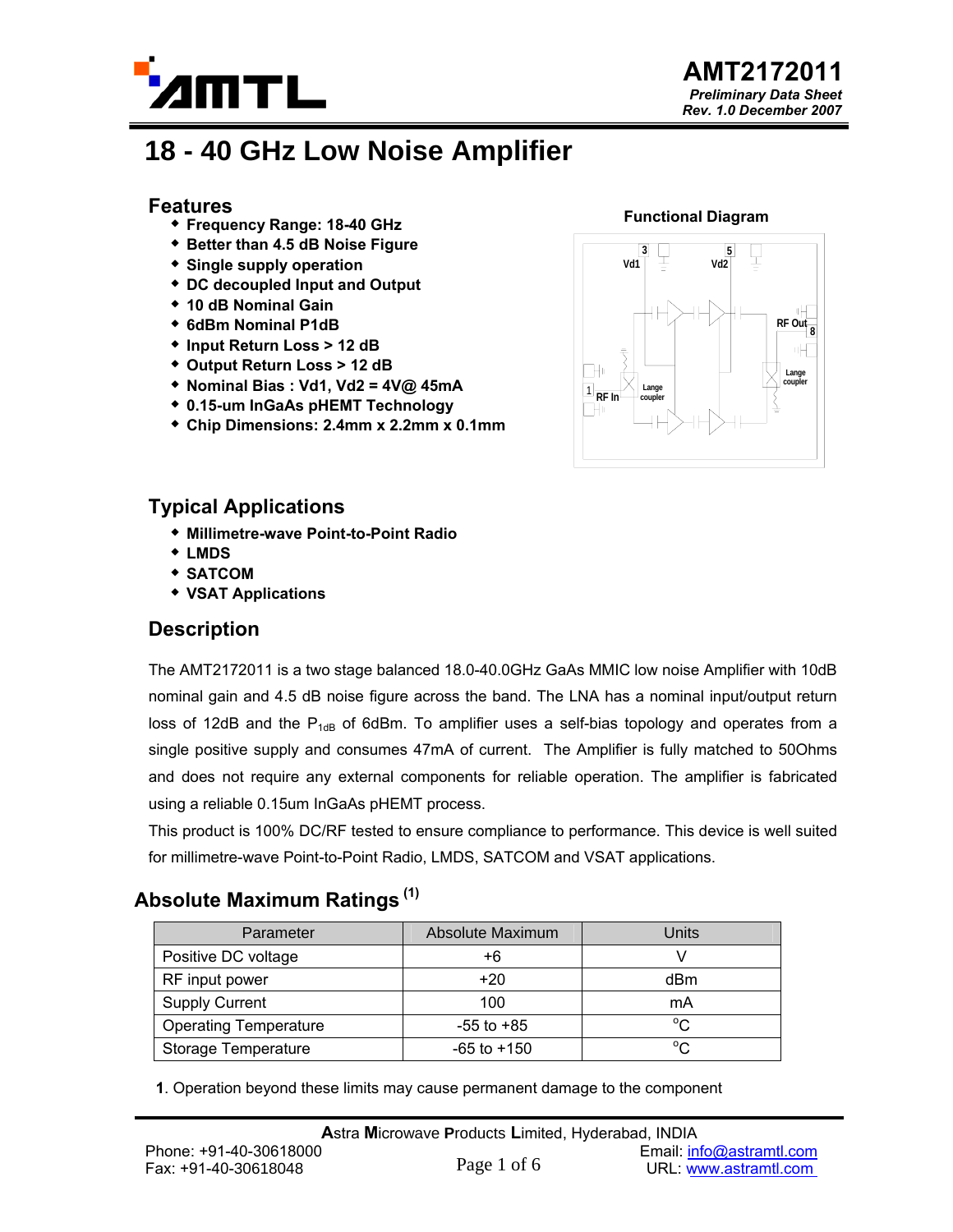

# Electrical Specifications<sup>(1)</sup> @ T<sub>A</sub> = 25 °C, Vd = +4V, Z<sub>o</sub> =50

| <b>Parameter</b>                  | Min. | Typ. | Max. | <b>Units</b> |
|-----------------------------------|------|------|------|--------------|
| Frequency                         | 18   |      | 40   | GHz          |
| Gain <sup>(1)</sup>               | ۰    | 11   |      | dB           |
| Gain Flatness <sup>(1)</sup>      |      | ±0.7 |      | dB           |
| Noise Figure <sup>(2)</sup>       |      | 4.5  |      | dB           |
| Input Return Loss <sup>(1)</sup>  |      | 15   |      | dB           |
| Output Return Loss <sup>(1)</sup> |      | 20   |      | dB           |
| Output Power $(P_1dB)^{(2)}$      |      | 6    |      | dBm          |
| <b>Supply Voltage</b>             |      | 4    |      | $\vee$       |
| <b>Supply Current</b>             | 40   | 45   | 50   | mA           |

#### *Note:*

- 1. RF On-Wafer Measurement
- 2. Test Fixture Measurement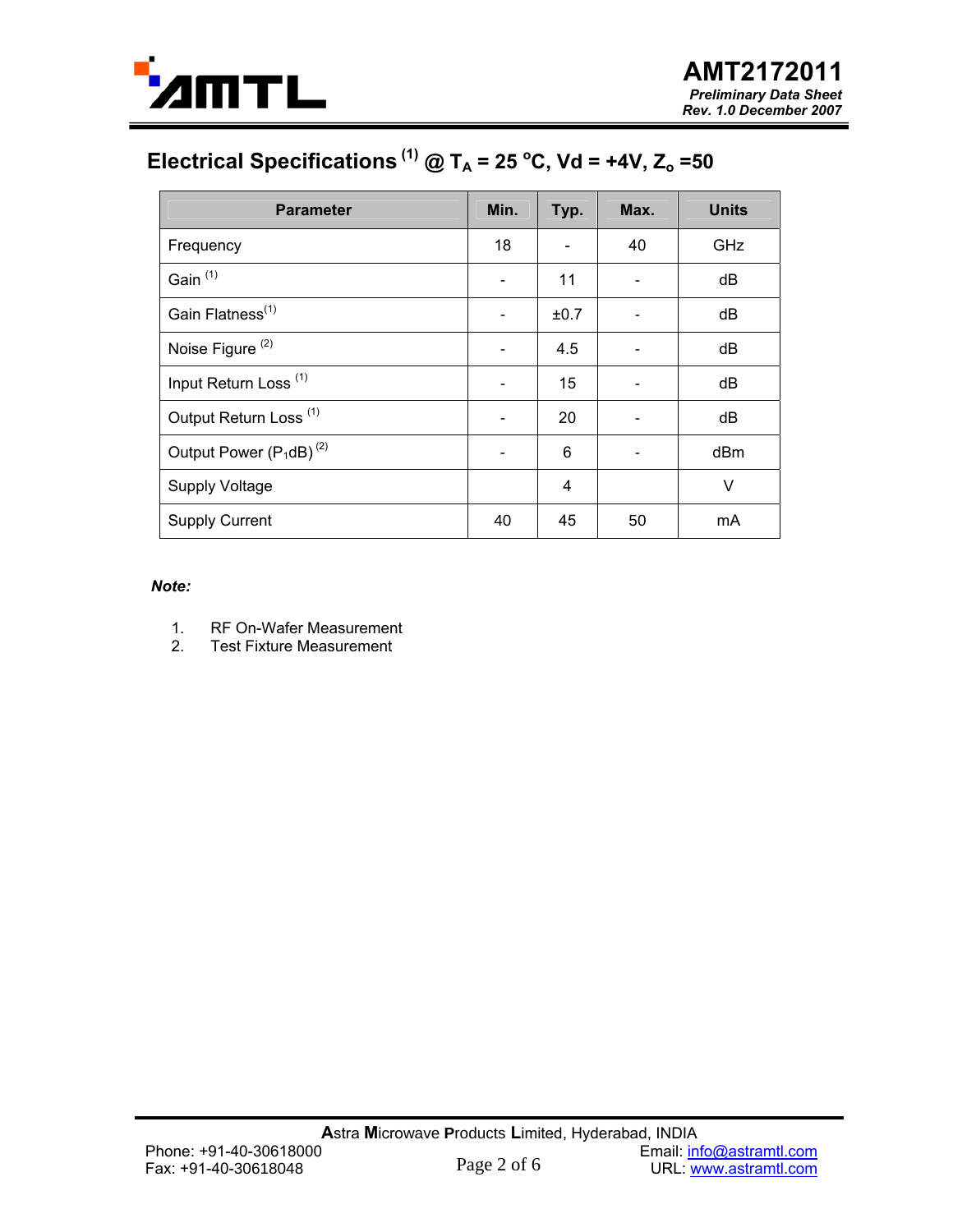

**AMT2172011**  *Preliminary Data Sheet Rev. 1.0 December 2007*

### **On Wafer Measured data**

*Vd1, Vd2 = 4V, Total Current = 45 mA, T<sub>A</sub> = 25 °C* 



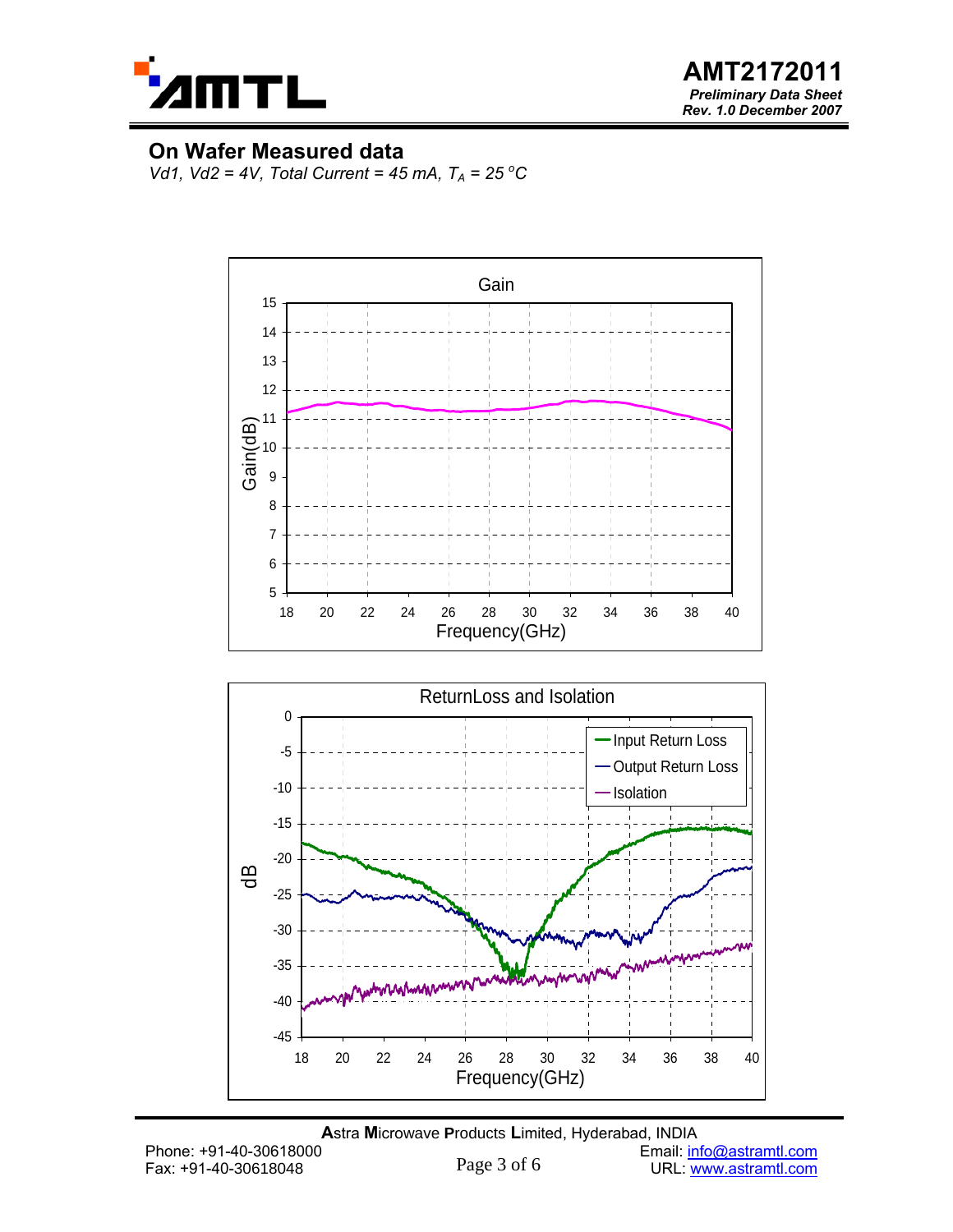

**AMT2172011**  *Preliminary Data Sheet Rev. 1.0 December 2007*

### **Test fixture data**

2.0

4.0

6.0

*Vd1, Vd2* = 4*V, Total Current* = 45 mA,  $T_A$  = 25 °C



18 20 22 24 26 28 30 32 34 36 38 40 Frequency(GHz)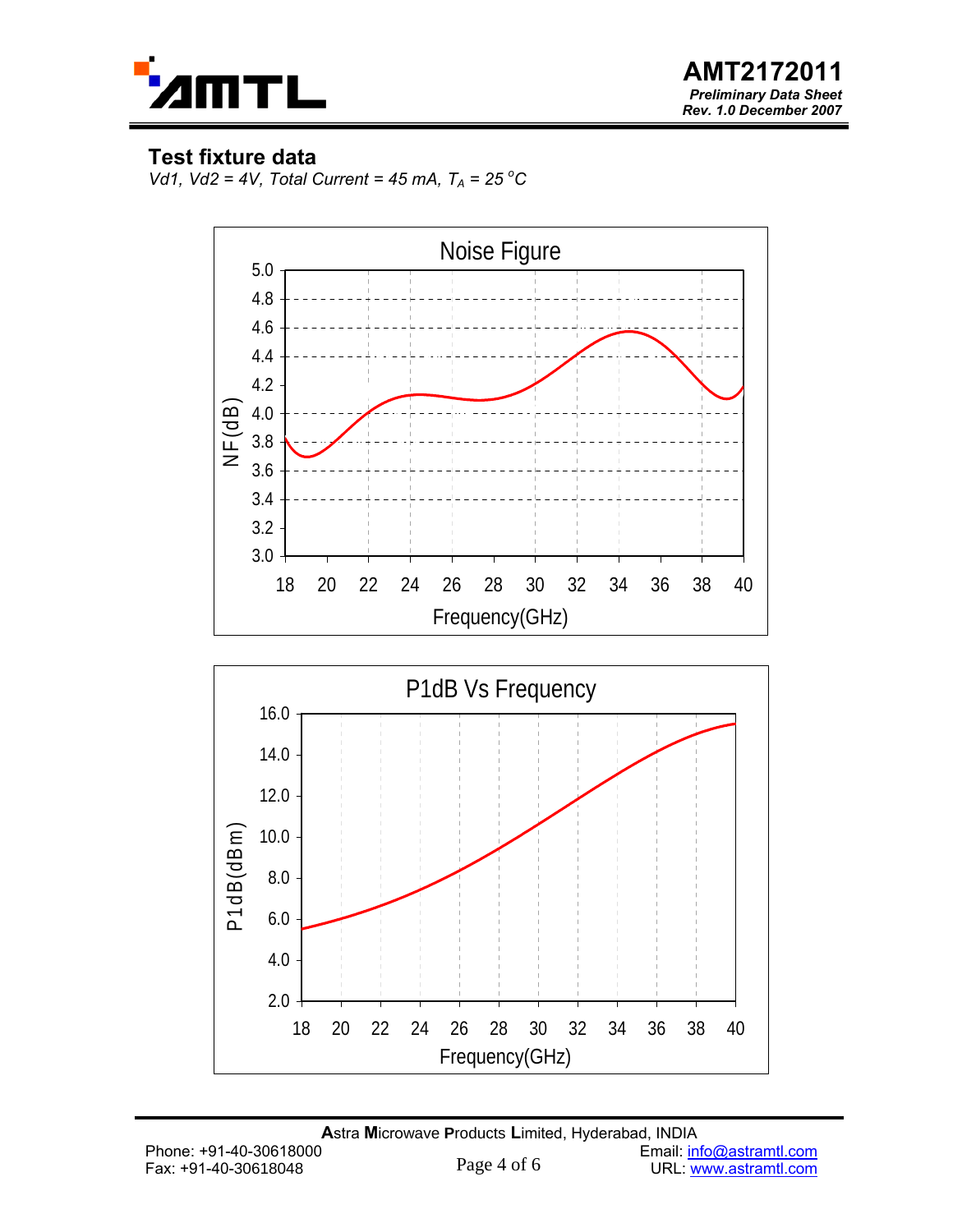

# **Mechanical Characteristics**



**Units:** millimetres (inches)

#### **Note:**

- 1. All RF and DC bond pads are 100µm x 100µm
- 2. Pad no. 1 : RF In
- 3. Pad no. 2 : Vd1
- 4. Pad no. 3 : Vd2
- 5. Pad no. 4 : RF Out